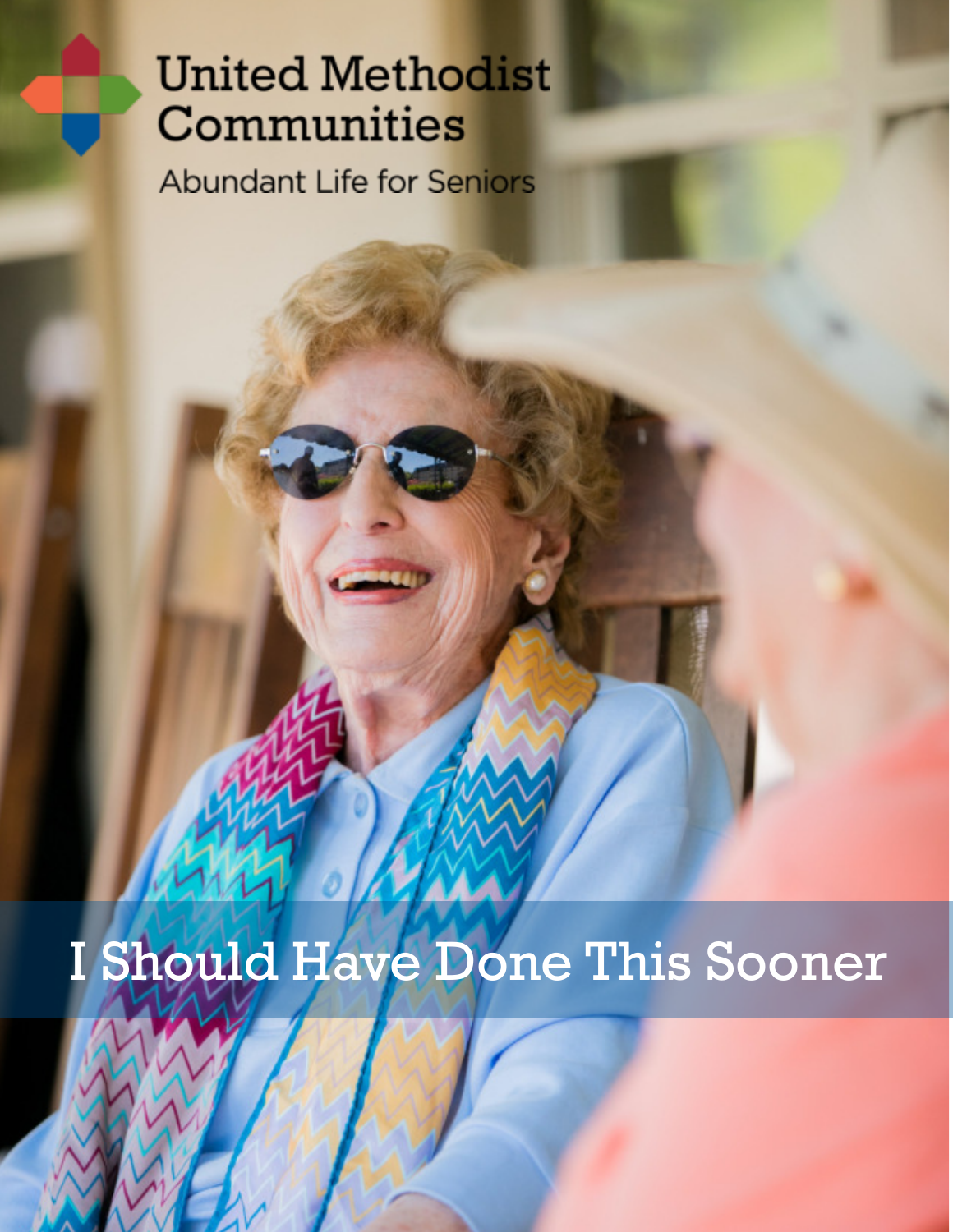### WHY DO RESIDENTS SAY, "I SHOULD HAVE DONE THIS SOONER"?

We often hear residents say, "I should have done this sooner". That's the dichotomy of senior living in one sentence. It's something people don't understand or think they want, yet once they experience the joy it brings it's a move they wish they had made sooner. Many people believe that this is something they need once their health starts to decline, but this way of thinking keeps people from discovering a lifestyle that can lead to a longer, healthier life.

Waiting until you have to move into senior living means that you are more than likely make a decision without the time to do the proper research. Moving sooner rather than later means you control the decision…it doesn't control you. The truth is the best time to move to a senior living community is when you're healthy enough to enjoy the lifestyle. Here are the reasons so many residents say, "I should have done this sooner."

#### **1. Yes, you gain independence**

You no longer have to worry about keeping up with housework, figuring out what you need from the grocery store, or worry about an upcoming snowstorm. Instead of being home alone you are in a vibrant community with opportunities for connection and engagement. You are in control of how you choose to spend your time. Senior living can help you rediscover purpose as you age. From enjoying hobbies and learning new things to volunteering and making new friends, the possibilities are endless. It sounds counterintuitive, but many people find that they have more independence and freedom in senior living than they did living at home.



**2. Focus on your health and holistic wellness** Senior living communities offer opportunities to help you remain healthy and active such as fitness centers and group exercise classes. Many residents who haven't exercised in years love these amenities, designed specifically for older adults, and participate regularly. Opportunities for holistic wellness are found through a plethora of programs that encourage curiosity, provide spiritual fulfillment, enhance emotional well-being, bring volunteer opportunities, and foster social engagement. You are able to focus on your physical and mental health with the wealth of resources available.

**3. Opportunities for connections**

Living alone at home can be comfortable, but the

effects of social isolation are real. According to the Global Council on Brain Health, scientific evidence suggests social engagement can help maintain thinking skills and slow cognitive decline. Other studies link an active social life with better cardiovascular outcomes and greater immunity to infectious disease, among other health benefits.